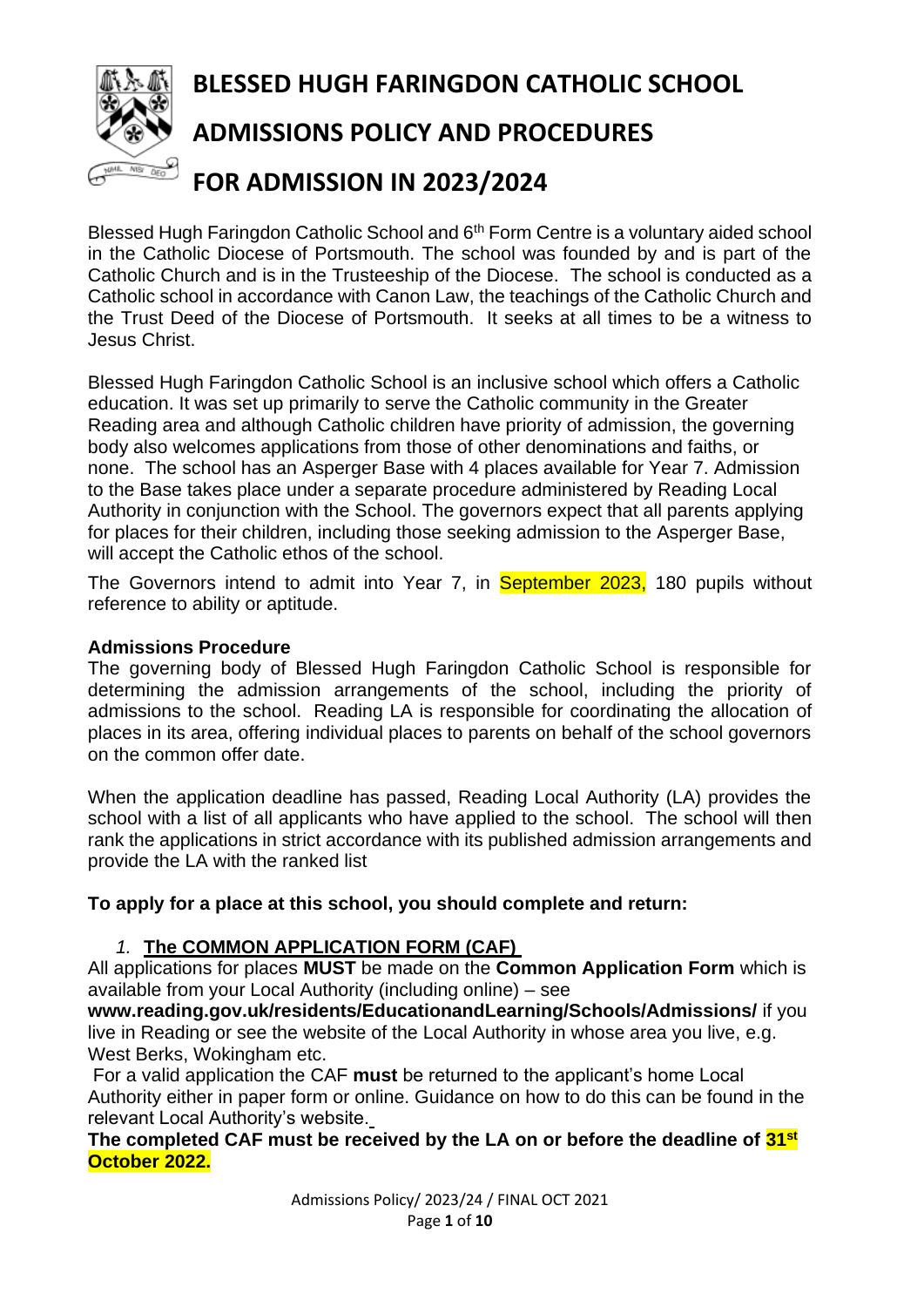# **AND, if applicable:**

# *2.* **The school's SUPPLEMENTARY INFORMATION FORM (SIF)**

The LA Co-ordinated Admissions Scheme and the Statutory Admissions Code allow for schools with a religious character to request parents to complete a separate **Supplementary Information Form.** This school has a religious character. Please note that while completion of the SIF is not compulsory, **if the school does not receive a completed SIF and the relevant supporting evidence for applications in categories 1-2 and 4-6, your application may not be placed in the correct oversubscription category.** You should also complete a SIF if you are applying for priority because of **exceptional medical/social need.** The additional information on the Supplementary Information Form assists governors in placing applications in the correct oversubscription category. If no Supplementary Information Form and relevant evidence (e.g. baptismal certificate) is submitted governors can only rank the application based on the information contained in the Common Application Form. The SIF is available from the school and the school website.

**The completed SIF must be returned to the school office by 31st December 2022**.

You are advised to make a copy of the two forms for your records.

#### **Children with a Statement of Special Educational Need or Education Health and Care Plan**

Students applying for a place in the Asperger Base will have a Statement of Special Educational Need (SEN) or Education Health and Care Plan (EHC Plan) naming the Base and, if a place is offered there, it will count towards the Admission Number of 150 which includes 4 places in the Asperger Base. There will only be 4 places available for Year 7 entry, per year, into the Base as a whole and a Statement of SEN or EHC Plan naming the Base does not automatically guarantee that a place can be offered in the Base. In addition, other children who have a Statement of SEN or EHC Plan where the school is named in the Statement or Plan will be admitted to the school. These children will also count towards the Admission Number.

#### **Oversubscription Criteria:**

Where the number of applications for admission exceeds 150 and after the admission of pupils with Statements of SEN or EHC plan, the Governors will offer places using the following criteria in the order stated: -

1.Catholic looked after children or Catholic previously looked after children. Evidence of Baptism and adoption (if applicable) will be required *(see notes a, b and c).*

2.Catholic children. Evidence of Baptism in a Catholic Church or a certificate of reception into the full communion of a Catholic Church will be required. *(see notes b and c).*

3.Other looked after children and previously looked after children. Evidence of adoption (if applicable) will be required *(see note a).*

4.Children who are members of Eastern Christian Churches. Evidence of membership of the church provided by a priest of a designated place of worship will be required *(see note c).*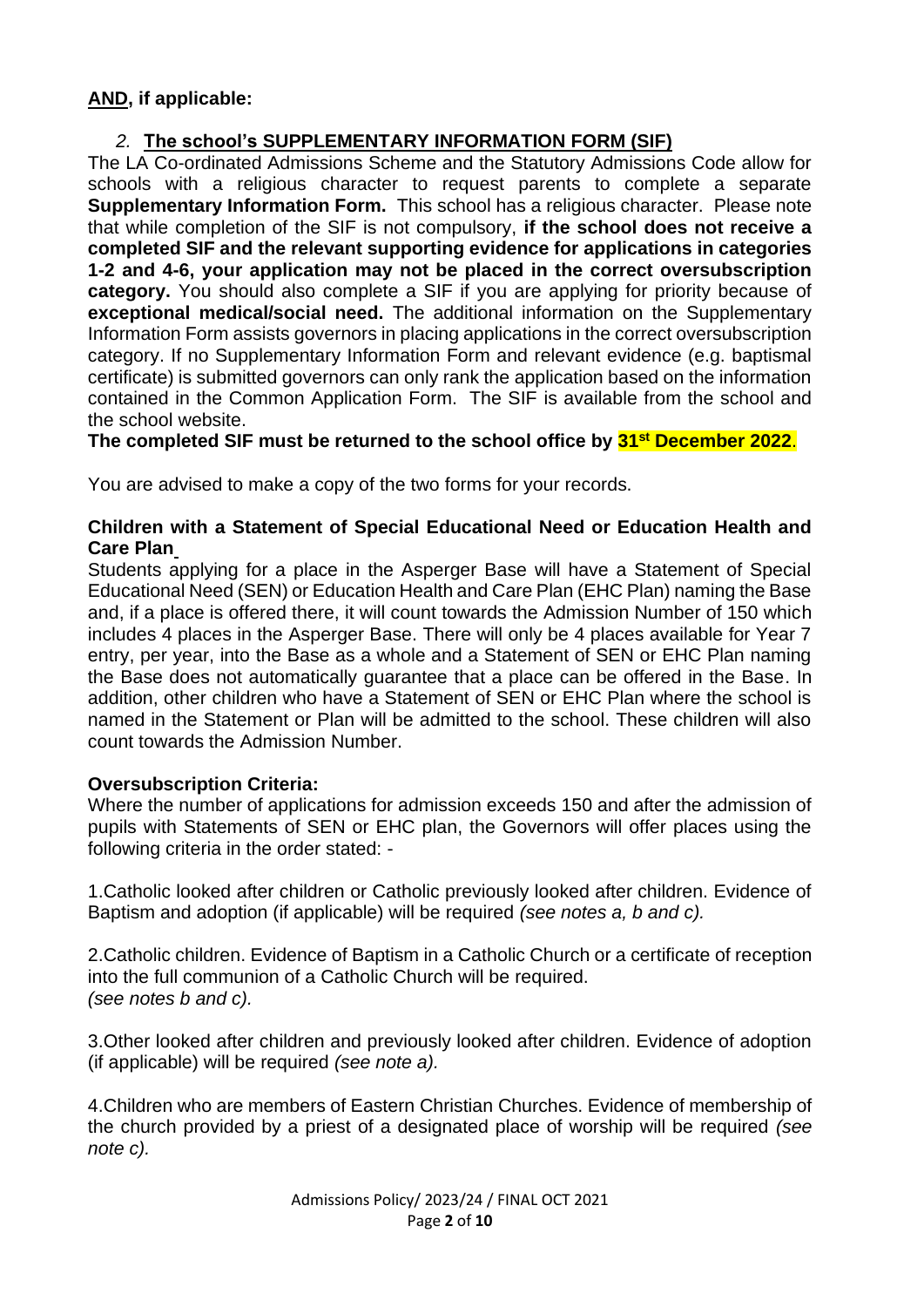5.Children of families who are members of other Christian denominations. Evidence of membership of the church provided by a priest/ minister of a designated place of worship will be required *(see notes c and i).*

6.Children of families who are members of other faiths. Evidence of membership of the faith, provided by a minister/faith leader of a designated place of worship, will be required.

7.Any other children.

# **Priority within the Oversubscription Criteria:**

The governors will apply the following order of priorities within any of the above criteria when applications exceed the number of places available and it is necessary to decide between applications through a priority ranking:

1.Social or medical need which make the school particularly suitable for the child in question**. STRONG AND RELEVANT EVIDENCE, NAMING THE SCHOOL, MUST BE PROVIDED BY AN APPROPRIATE PROFESSIONAL AUTHORITY (e.g. qualified medical practitioner, education welfare officer, SENCO, senior UK service personnel, social worker or social care professional). EVIDENCE OF A DIAGNOSIS OR A LETTER FROM A PARENT EXPRESSING A PREFERENCE FOR THE SCHOOL IS NOT SUFFICIENT EVIDENCE** *(see note d).*

2.Within each Oversubscription category above, priority will be given to children with a sibling in the school at the time of application *(see note e).*

3.Within each Oversubscription category above, priority will be given to those children in attendance at a named Catholic feeder primary school *(see note h).*

4.Within each Oversubscription category above, priority will be given to the applicant whose permanent home address is nearest to the school. This information on distance is provided by Reading Local Authority using a computerised system; distances are not measured by the Governing Body. Evidence of residence may be required *(see note f).*

#### **Late Applications**

All application forms and supporting documents must be received on or before the published closing dates referred to above. An application received after 31<sup>st</sup> October 2022 will be treated as a 'late' application and be considered after all on-time applications have been allocated. However, applications that are received late for a good reason will be treated as on time if received before **1st January 2023**. Such good reasons might be if illness prevented a single parent/carer from returning the form on time or the family moved into the Greater Reading Area after the closing date. The reason for lateness must be supported by medical, professional or documentary evidence supplied to confirm the reasons given. If no evidence is provided it will be assumed that an application could have been made by the closing date and the application will not be processed until after 15th March 2023

If there are any places available, any late applications will be considered by the Governors' Admissions Committee using the above criteria. If all places have been filled, parents will be offered the opportunity of placing their child's name on the waiting list. This does not prevent parents from exercising their right to appeal against the decision not to offer a place.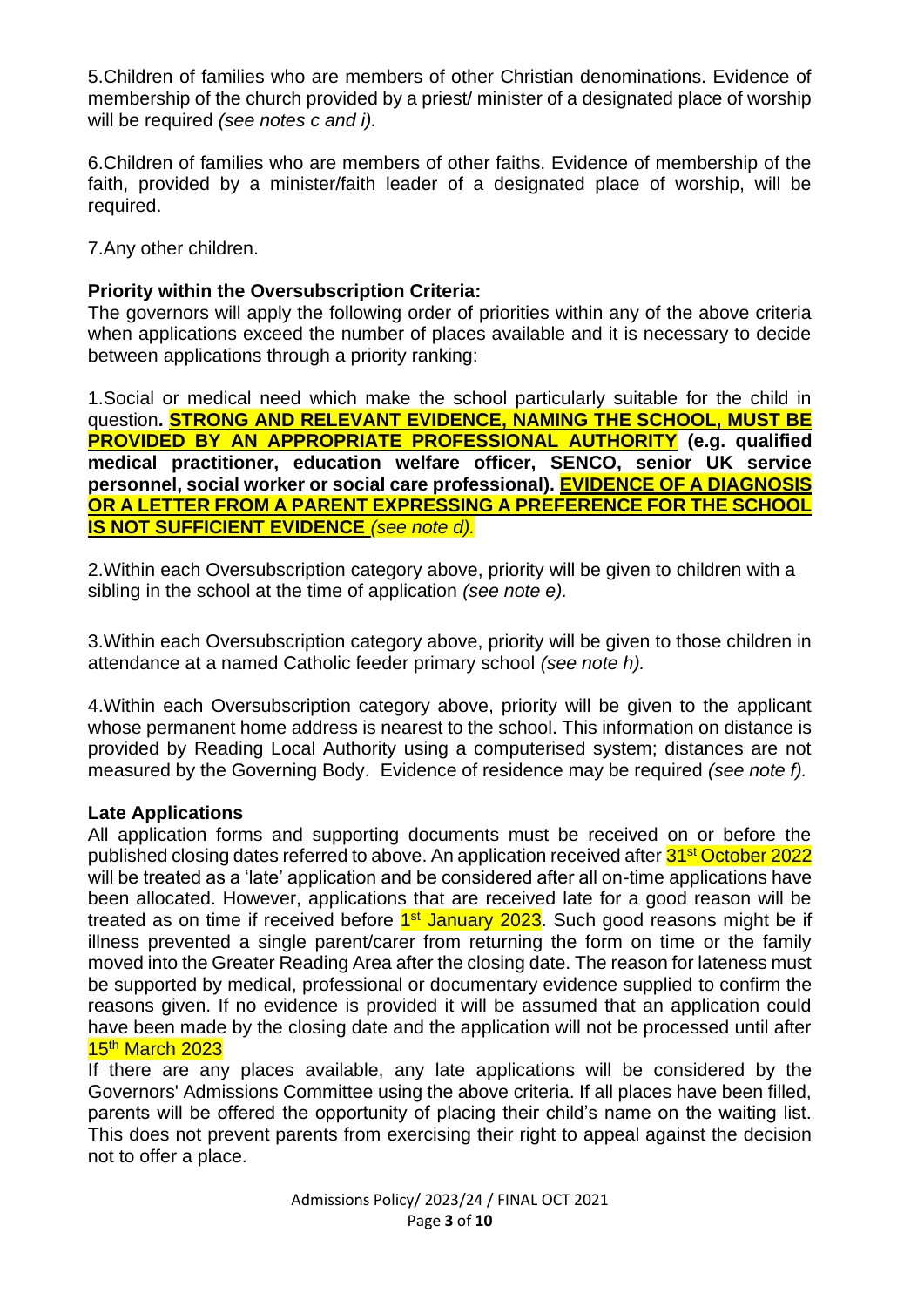#### **Waiting Lists**

If the school is oversubscribed, parents of children who have not been offered a place at the school may ask for their child's name to be placed on a waiting list. The waiting list will be operated using the same admissions criteria listed above. Placing a child's name on the waiting list does not guarantee that a place will become available. This does not prevent parents from exercising their right to appeal against the decision not to offer a place. The waiting list will be maintained by the school until at least 31<sup>st</sup> December 2023. The names on the waiting list will be ranked in line with the oversubscription criteria each time a child is added to the list.

# **Fair Access Protocol**

The school is committed to taking its fair share of children who are vulnerable and/or hard to place, as set out in locally agreed protocols. Accordingly, outside the normal admission round the governing body is empowered to give absolute priority to a child where admission is requested under any locally agreed protocol. The governing body has this power, even when admitting the child would mean exceeding the published admission number (subject to the infant class size exceptions).

Children admitted under **the Fair Access Protocol** may take precedence over those on the waiting list.

## **Admission of children outside their normal age group**

Parents may seek a place for their child outside of their normal age group, for example, if the child is gifted and talented or has experienced problems such as ill health. The Governing Body will make decisions based on the circumstances of each case and in the best interests of the child concerned. This will include taking account of the parent's views; information about the child's academic, social and emotional development; where relevant, their medical history and the views of a medical professional; whether they have previously been educated out of their normal age group; and whether they may naturally have fallen into a lower age group if it were not for being born prematurely. They must also take into account the views of the head teacher of the school concerned. When informing a parent of their decision on the year group the child should be admitted to, the Governing Body will set out clearly the reasons for its decision.

Where the Governing Body agrees to a parent's request for their child to be admitted out of their normal age group and, as a consequence of that decision, the child will be admitted to a relevant age group (i.e. the age group to which pupils are normally admitted to the school) the local authority and Governing Body must process the application as part of the main admissions round, unless the parental request is made too late for this to be possible, and on the basis of their determined admission arrangements only, including the application of oversubscription criteria where applicable. They must not give the application lower priority on the basis that the child is being admitted out of their normal age group. Parents have a statutory right to appeal against the refusal of a place at a school for which they have applied. This right does not apply if they are offered a place at the school, but it is not in their preferred age group.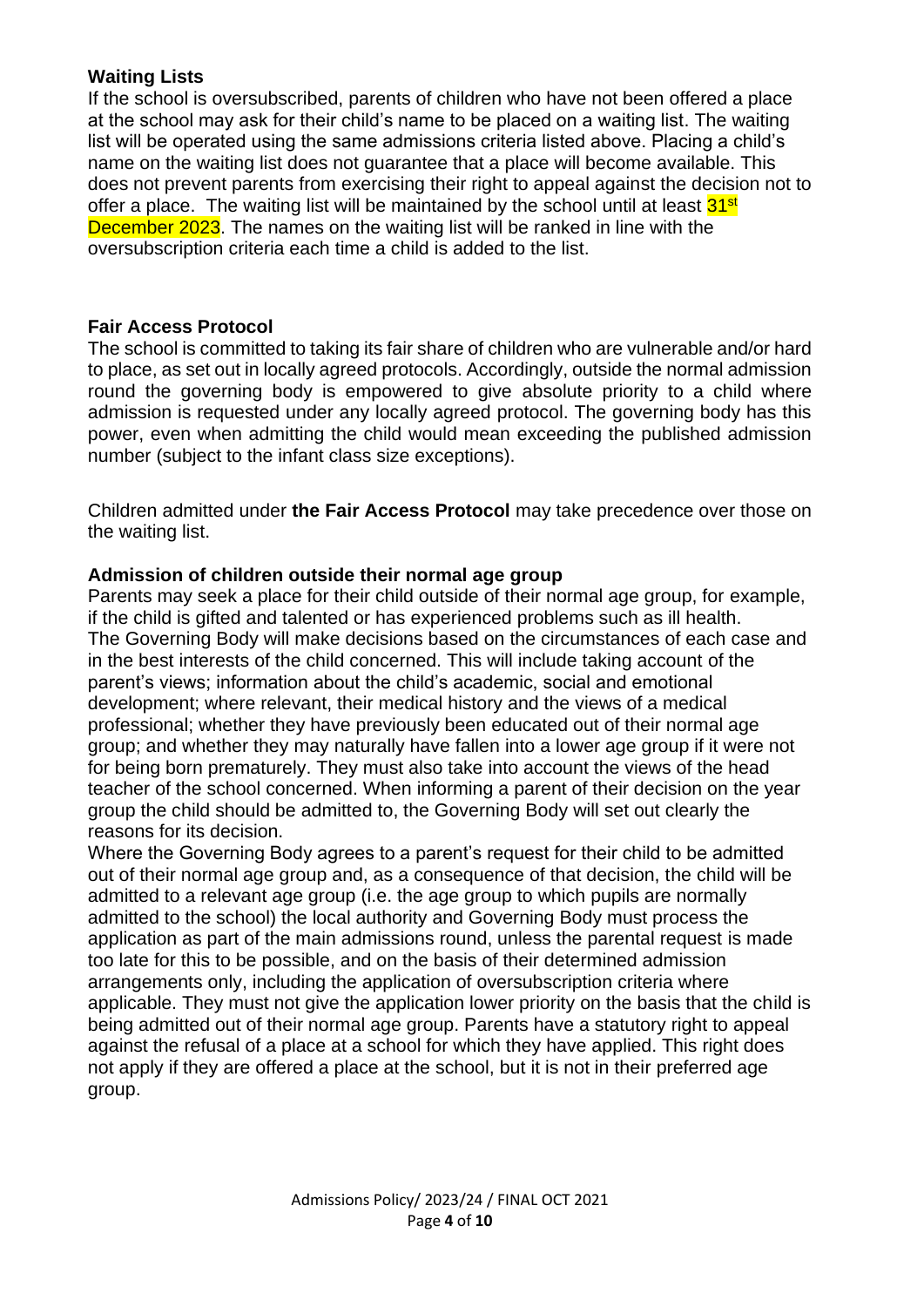# **Appeals**

Parents whose applications for places are unsuccessful may appeal to an Independent Appeal Panel set up in accordance with sections 88 and 94 of the School Standards and Framework Act 1998. Appeals must be made in writing and must set out the reasons on which the appeal is made. Appeals should be made to the Admissions Appeal Clerk at the school address. Parents/Carers have the right to make oral representations to the Appeal Panel.

#### **In Year Admissions**

An application can be made for a place for a child at any time outside the admission round and the child will be admitted where there are available places.

Please ensure that you contact the school [\(admin@hughfaringdon.org](mailto:admin@hughfaringdon.org) - putting 'In-Year Application' in the subject line) and the Local Authority when making an In-Year application.

Where there are places available but more applications than places, the published oversubscription criteria, as set out above, will be applied, so completion of a Supplementary Information Form is advised for applications in categories 1-2 and 4-6

If there are no places available, the child will be added to the waiting list (see above). You will be advised of the outcome of your application in writing, within 15 days of receipt, and you have the right of appeal to an independent appeal panel

#### **Open evening and visiting the School**

We encourage parents to visit our school in order to find out more about how we work and the education we offer. We run our open evening prior to the application closing date. Parents are also welcome to arrange a visit and tour by contacting the school office. However, such visits do not form part of the process of deciding which children are to be offered a place at the school.

#### **Giving us the wrong information**

If a parent/carer is found to have supplied false or incorrect information to gain a place at this school, the governing body reserves the right to withdraw any offer of a place even if the child has already started school. An example of false or incorrect information would be the use of an address that is not the child's normal residence.

*Notes located on pages 6-9 inclusive*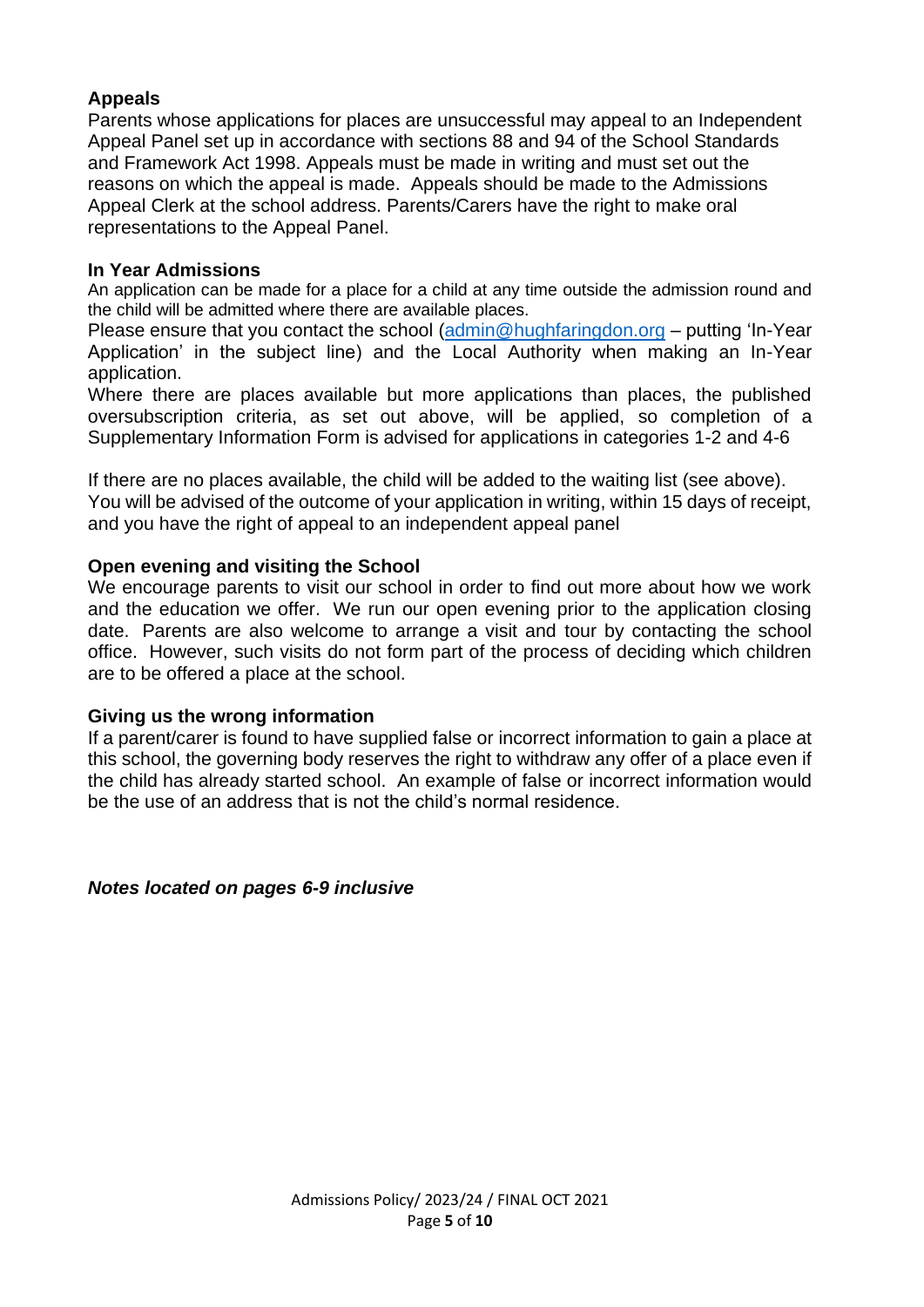## **Notes** *(these form part of the admission arrangements):*

## a. *Looked after children:*

*'A looked after child' has the same meaning as in Section 22(1) of the Children Act 1989 and means any child who is (a) in the care of a local authority, or (b) being provided with accommodation by a local authority in the exercise of their social services function (e.g. child with foster parents) at the time of making an application to a school.*

# *Previously looked after children:*

*'Previously looked after children' are children who were looked after but ceased to be so because they were adopted. This includes children who were adopted under the Adoption Act 1976 (see section 12 adoption orders) and children who were adopted under the Adoption and Children's Act 2002 (see section 46 adoption orders) or became subject to a child arrangements order18 or special guardianship order19). Child arrangements orders are defined in s.8 of the Children Act 1989, as amended by s.12 of the Children and Families Act 2014. Child arrangements orders replace residence orders and any residence order in force prior to 22 April 2014 is deemed to be a child arrangements order. Section 14A of the Children Act 1989 defines a 'special guardianship order' as an order appointing one or more individuals to be a child's special guardian (or special guardians).*

*A copy of the adoption order, child arrangements order or special guardianship order and a letter from the Local Authority that last looked after the child confirming that he/she was looked after immediately prior to that order being made, will be required.*

*Previously looked after children also includes those children who appear (to the governing body) to have been in state care outside of England and ceased to be in state care as result of being adopted.*

*b. 'A Baptised Catholic' 'Catholic' means a member of a Church in full communion with the See of Rome. This includes the Eastern Catholic Churches. This will normally be evidenced by a certificate of baptism in a Catholic Church or a certificate of reception into the full communion of the Catholic Church. For the purposes of this policy, it includes a looked after child living with a family where at*  least one of the parents is Catholic. The Catholic Church comprises within it the *Latin Rite (Roman Catholics) and the Eastern or Oriental Rite (composed of Catholic (Uniate) Churches – see below). This will be evidenced by a certificate of Baptism in a Catholic Church or a certificate of reception into full communion with the Catholic Church.*

| C.                |                               |                                                                                                                      |
|-------------------|-------------------------------|----------------------------------------------------------------------------------------------------------------------|
| <b>Traditions</b> | <b>Catholic Churches</b>      | <b>Equivalent Non-Catholic</b><br><b>Churches</b>                                                                    |
| Western (Roman)   | Latin Catholic Church         | <b>Churches of the Protestant</b><br><b>Reformation Church of South</b><br>India (CSI) (Non-St<br>Thomas Christians) |
| Alexandrian       | <b>Coptic Catholic Church</b> | <b>Coptic Orthodox Church</b>                                                                                        |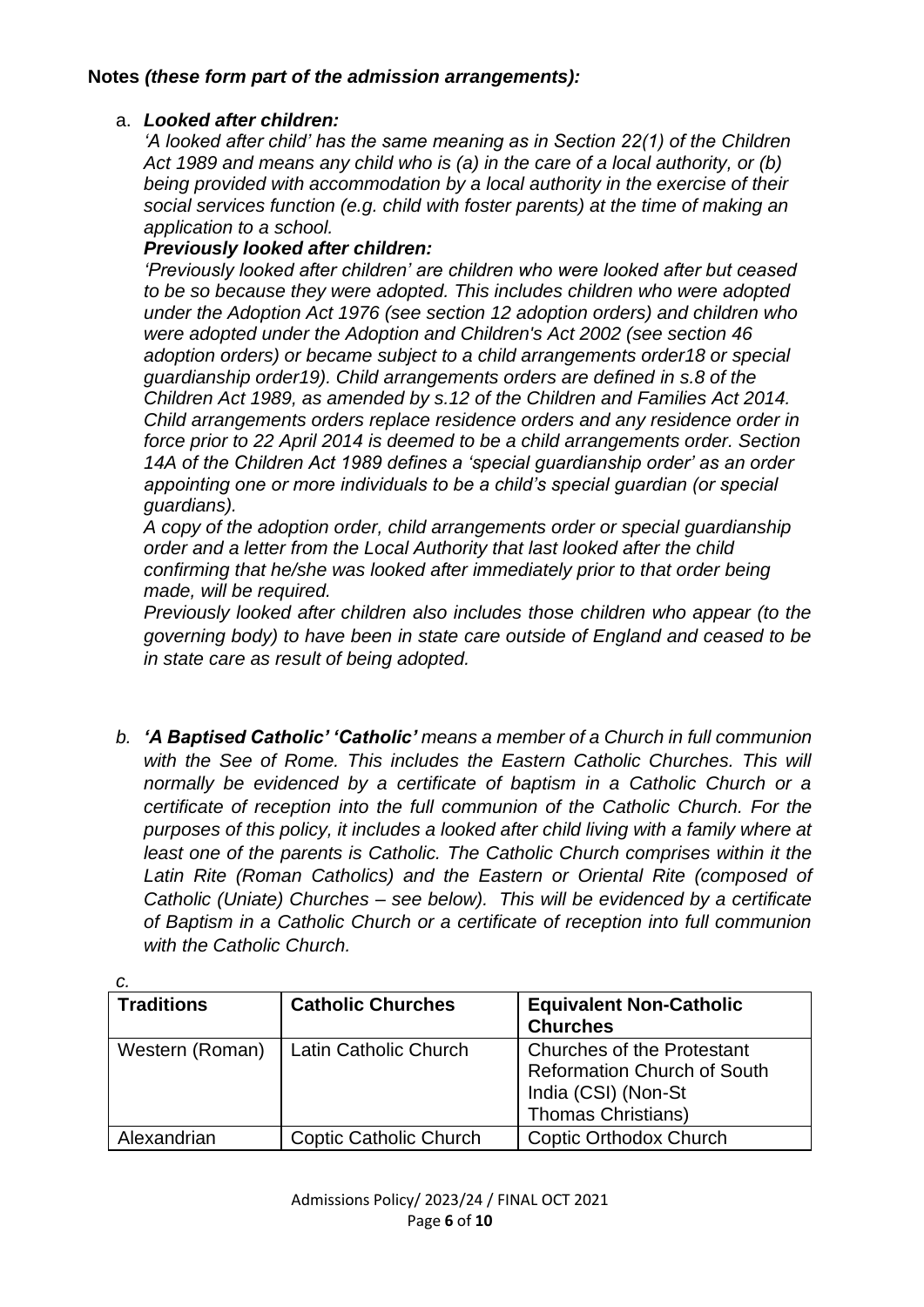|                                   | <b>Ethiopian Catholic Church</b><br>('Gheez<br>rite') | Ethiopian Orthodox Church                                                                                                                                                                                                                                                                  |
|-----------------------------------|-------------------------------------------------------|--------------------------------------------------------------------------------------------------------------------------------------------------------------------------------------------------------------------------------------------------------------------------------------------|
|                                   | <b>Eritrean Catholic Church1</b>                      | Eritrean Orthodox Church                                                                                                                                                                                                                                                                   |
| Antiochean<br>(West<br>Syrian)    | <b>Syrian Catholic Church</b>                         | Syrian Orthodox Church                                                                                                                                                                                                                                                                     |
|                                   | (Syro-)Maronite Catholic<br>Church                    | None                                                                                                                                                                                                                                                                                       |
|                                   | Syro-Malankar Catholic<br>Church                      | Malankara Orthodox Syrian<br><b>Church St Thomas</b><br>Christians:<br>Indian Orthodox Church;<br>Orthodox Syrian (Jacobite)<br>Church; Mar Thoma Syrian<br>Church:<br>Malabar Independent Syrian<br>Church of Thozhiyoor;<br>Church of South India (CSI) (St<br><b>Thomas Christians)</b> |
| Armenian                          | Armenian Catholic Church                              | Armenian Apostolic (Orthodox)<br>Church                                                                                                                                                                                                                                                    |
| Chaldean<br>(East<br>Syrian)      | <b>Chaldean Catholic Church</b>                       | Assyrian Church of the East                                                                                                                                                                                                                                                                |
|                                   | Syro-Malabar Catholic<br>Church                       | <b>St Thomas Christians:</b><br><b>Syrian Malabarese</b><br>Church; Syro-<br><b>Chaldean Church</b>                                                                                                                                                                                        |
| Constantinopolitan<br>(Byzantine) | Albanian (Byzantine)<br>Catholic<br>Church            | Albanian Orthodox Church                                                                                                                                                                                                                                                                   |
|                                   | <b>Belarussian Catholic</b><br>Church                 | Belarussian Orthodox Church                                                                                                                                                                                                                                                                |
|                                   | <b>Bulgarian (Byzantine)</b><br>Catholic<br>Church    | <b>Bulgarian Orthodox Church</b>                                                                                                                                                                                                                                                           |
|                                   | Georgian Catholic Church                              | Georgian Orthodox Church                                                                                                                                                                                                                                                                   |
|                                   | Greek (Hellenic) Catholic<br>Church                   | <b>Greek Orthodox Church</b><br>(Greek speaking);<br><b>Cypriot Orthodox Church</b>                                                                                                                                                                                                        |
|                                   | <b>Greek-Melkite Catholic</b><br>Church               | Greek Orthodox Church (Arabic<br>speaking)                                                                                                                                                                                                                                                 |
|                                   | Hungarian (Byzantine)<br>Catholic<br>Church           | Hungarian Orthodox Church                                                                                                                                                                                                                                                                  |
|                                   | Italo-Albanian (Byzantine)<br>Catholic<br>Church      | None                                                                                                                                                                                                                                                                                       |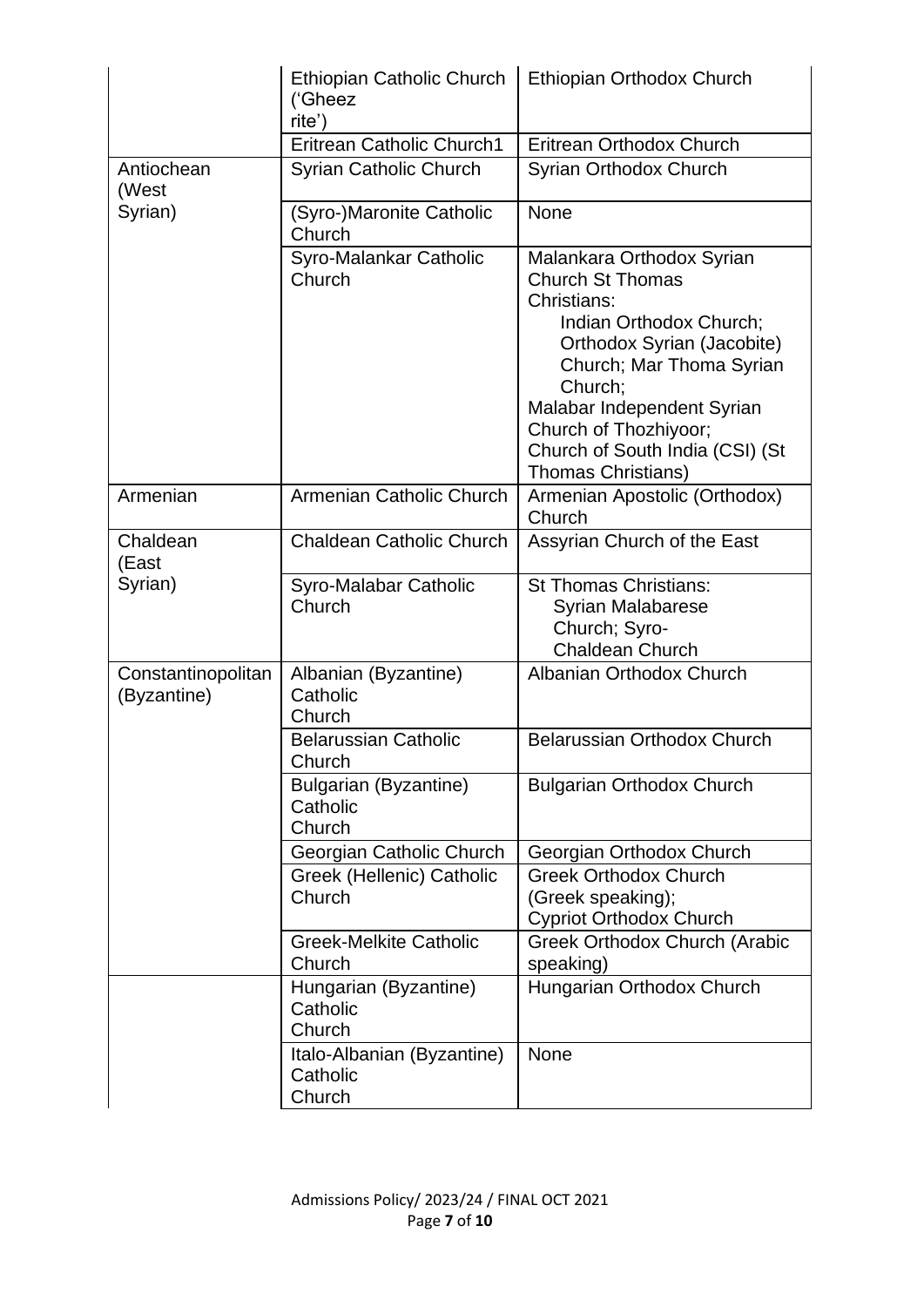| Church of the<br>Byzantines of the<br>Diocese of Krizevci<br>(Krizevci Catholic<br>Church) (Byzantine<br>Catholics in former<br>Yugoslavia) | Serbian Orthodox Church                                                                                               |
|---------------------------------------------------------------------------------------------------------------------------------------------|-----------------------------------------------------------------------------------------------------------------------|
| <b>Macedonian Catholic</b><br>Church                                                                                                        | Macedonian Orthodox Church                                                                                            |
| Church                                                                                                                                      | Romanian (Greek) Catholic Romanian Orthodox Church                                                                    |
| <b>Russian Catholic Church</b>                                                                                                              | <b>Russian Orthodox Church</b>                                                                                        |
| Ruthenian (Byzantine)<br>Catholic<br>Church                                                                                                 | Ruthenian Orthodox Church;<br>Orthodox Church in America<br>(OCA) American Carpatho-<br>Rusyn Orthodox Church         |
| Slovak (Greek) Catholic<br>Church                                                                                                           | Slovak Orthodox Church;<br>Orthodox Church in America<br>(OCA); American Carpatho-<br><b>Rusyn Orthodox</b><br>Church |
| Ukrainian (Greek) Catholic<br>Church                                                                                                        | Ukrainian Orthodox Church;<br>Orthodox Church in America<br>(OCA)                                                     |

*1. Orthodox Churches, including the Coptic Orthodox, Greek Orthodox and Russian Orthodox Churches, are NOT in full communion with the See of Rome.* 

*2. 'Anglican Ordinariates' are members of the Latin Rite but those describing themselves as 'Anglo Catholics' are members of the Anglican Communion and therefore not in communion with the Holy See. Please refer any queries to the Catholic Schools and Academies, via the School.*

*d. Exceptional medical need: If the child has a serious medical condition/disability such that the parent feels the child must go to Blessed Hugh Faringdon School, this must be specified on the Supplementary Information Form. Governors can only consider applications under this category if supporting evidence is attached, e.g. a letter from a registered health professional, setting out the particular reasons why this school is the most suitable and the difficulties that would be caused if the child attended another school. Governors will make their decision based on the medical evidence provided by the child's medical consultants. Governors will consult the LA's medical advisers and only agree to a priority placement if the medical advisers consider it necessary for the child to attend this school.*

*Exceptional social need: If parents feel there are sensitive, individual and serious family circumstances, perhaps involving the support services (e.g. social care) these may be considered at the time of the application for a school place. This will need to be specified on the Supplementary Information Form and evidence provided, e.g. a report from social services or from a social care professional detailing why this school is the most appropriate placement for the child given the circumstances of the case.*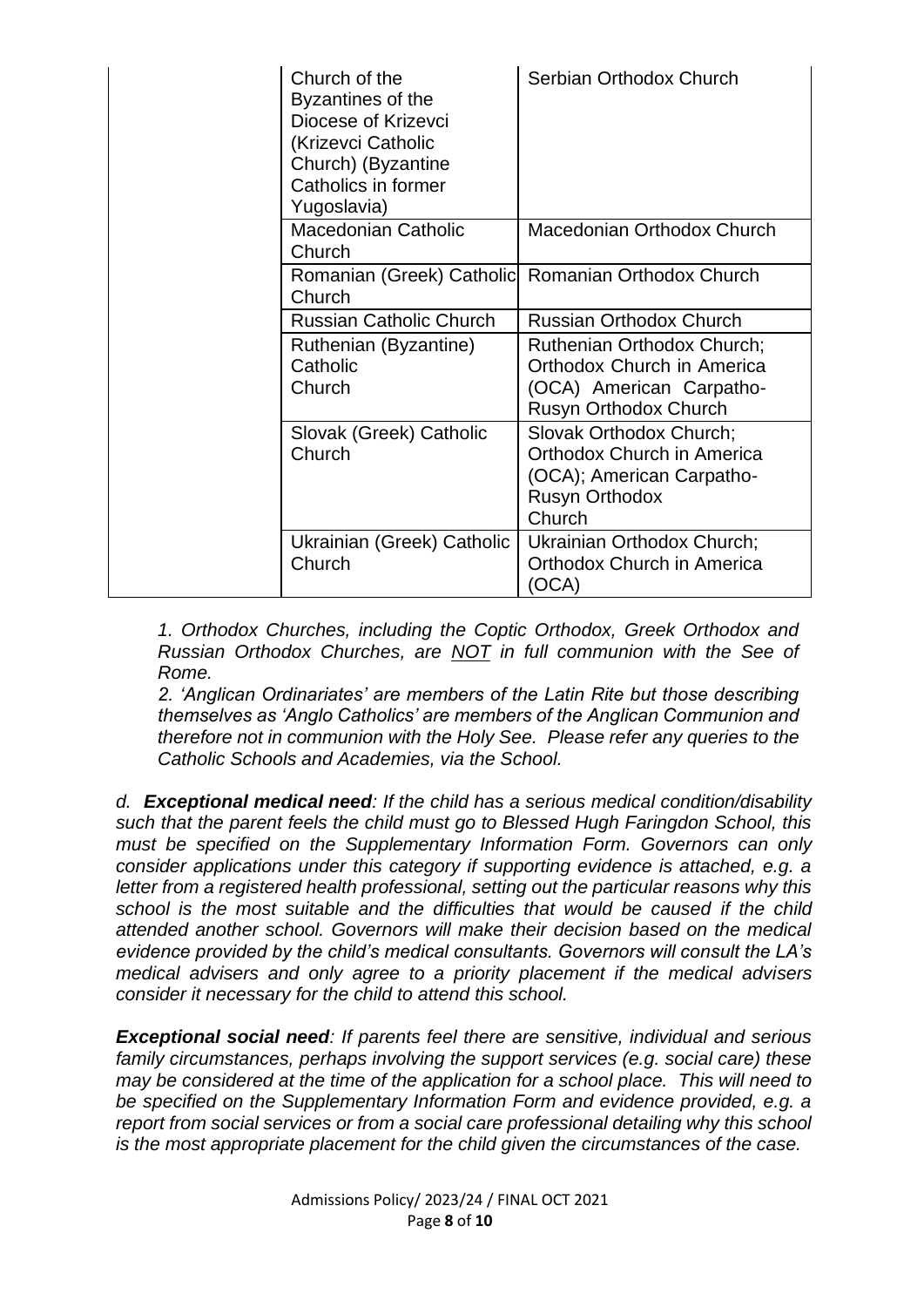*e. Siblings: For admission to this school, a sibling is defined as a brother or sister (i.e. another child of the same parents, whether living at the same address or not), or a half-brother/ half-sister or a step-brother/ step-sister or an adoptive or foster brother/ sister, living at the same address. A child will be given sibling priority if they have a sibling at the school at the time of the child's application.*

*f. Distance: Distance is the straight-line distance between the Ordnance survey data point of the child's home and the data point (469299 Easting and 172222 Northing) of the school measured using Reading Borough Council's software.*

*A child's home address is considered to be a residential property that is the child's only/main residence and not an address that is sometimes used due to certain domestic/special arrangements. The address must be the pupil's home address on the day the application form was completed and which is either owned by the child's*  parent, parents, or guardian OR leased or rented by the child's parent, parents or guardian under a lease or *written rental agreement. If parents live separately but share responsibility for the child, and the child lives at two different addresses during the week, the 'home address' will be regarded as the one at which the child sleeps for the majority of weekdays.* 

*A block of flats has a single address point reference, so applicants living in the same block will be regarded as living the same distance away from the school. In the unlikely event that two or more children live in the same block or an equal distance from the school and in all other ways have equal eligibility for the last available place, the names will be issued a number and drawn randomly to decide which child receives the place. This process will be supervised by an independent person, usually an appropriate officer of the local authority.*

*g. Parents/Carers: The terms 'parent' or 'carer' are used for all persons who legally have responsibility for the child.*

*h. Named Catholic feeder primary schools are; English Martyrs Catholic Primary School, St Pauls Catholic Primary School, St Martins Catholic Primary School, St Annes Catholic Primary School, Christ the King Catholic Primary School and St Dominic Savio Catholic Primary School.*

i. *'Children of other Christian denominations' means: children who belong to other churches and ecclesial communities which, acknowledging God's revelation in Christ, confess the Lord Jesus Christ as God and Saviour according to the Scriptures, and, in obedience to God's will and in the power of the Holy Spirit commit themselves to seek a deepening of their communion with Christ and with one another in the Church, which is his body; and to fulfil their mission to proclaim the Gospel by common witness and service in the world to the glory of the one God, Father, Son and Holy Spirit. An ecclesial community which on principle has no credal statements in its tradition, is included if it manifests faith in Christ as witnessed to in the Scriptures and is committed to working in the spirit of the above.*

*The above definition applies to churches who are members of Churches Together in England (a list of the member churches can be seen at [www.cte.org.uk\)](http://www.cte.org.uk/), or members of any local Churches Together Group or entitled to be members on the basis of fulfilling the above definition.*